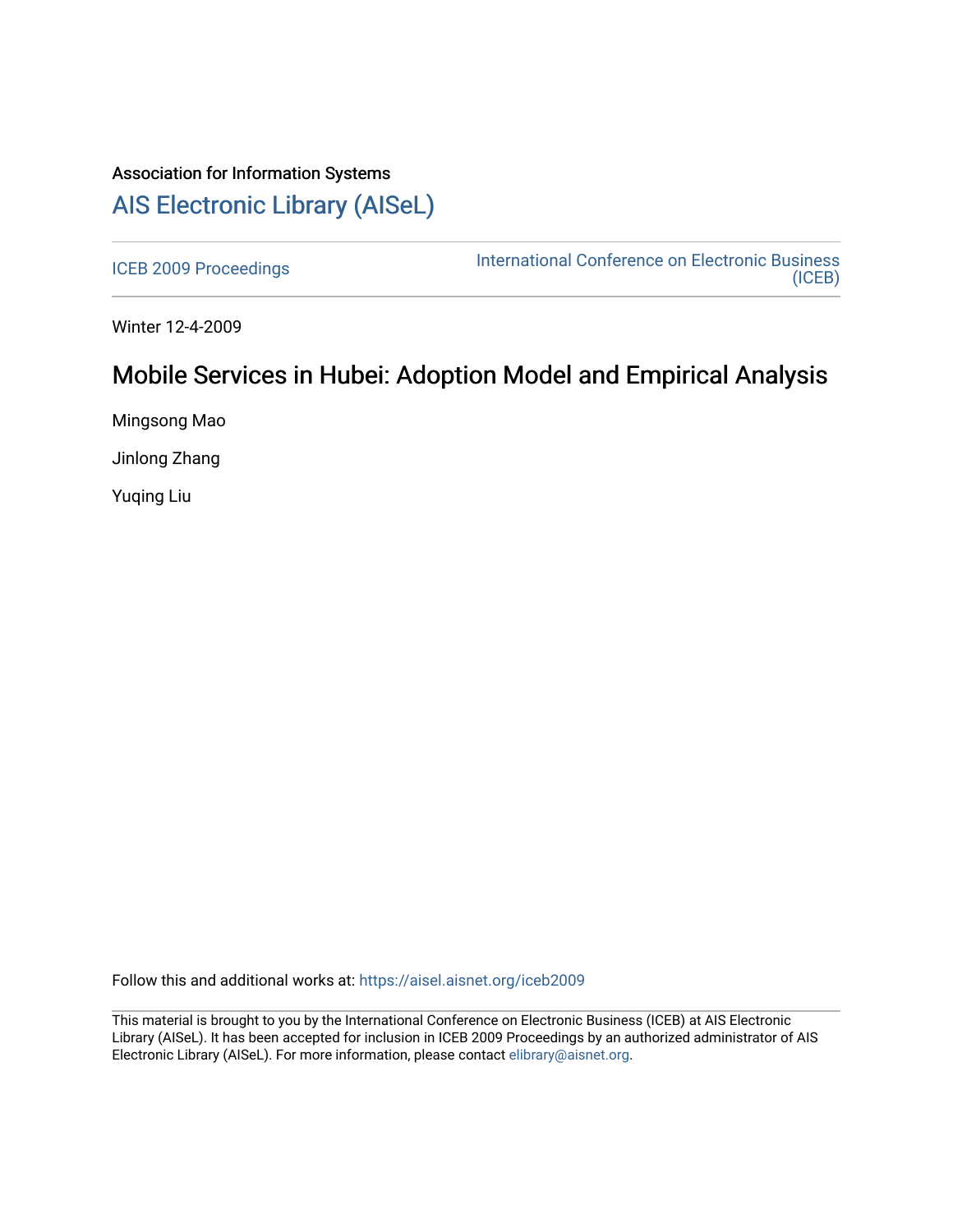## **MOBILE SERVICES IN HUBEI:ADOPTION MODEL AND EMPIRICAL ANALYSIS**

Mingsong Mao<sup>1</sup>, Jinlong Zhang<sup>2</sup>, and Yuqing Liu<sup>3</sup>

School of Management Huazhong University of Science and Technology, Wu Han ,China  $\frac{1}{2}$ mingsongmao@yahoo.com.cn;  $\frac{2}{3}$ [zhang@mail.hust.edu.cn;  $\frac{3}{3}$ [yq15001500@163.com]

#### **Abstract**

Mobile Commerce has developed rapidly in China with the characters of ubiquity, location relevance, convenience and personalization. The researches on technology, value chain, business models, user adoption have become a hot topic among academics.

Based on the classical Davis' TAM theory and the expansions of it, and the predecessors' research on perceived enjoyment and perceived cost, this study builds an adoption model of Mobile value-added services in Hubei Province. In the variety of individual mobile value-added business, four most commonly used services are extracted in this study ,including Mobile Instant Message, Multimedia Messaging Service, WAP Web browse and Multi-media Downloads to represent the overall situation.

According to the result of empirical analysis based on valid data of questionnaires, perceived enjoyment and perceived cost are the most influential factors. Six of the seven hypotheses in this study are verified.

**Keywords:** Mobile value-added services, User adoption, Mobile Commerce

#### **Introduction**

The research on user adoption has been a hot topic in the field of information systems and e-commerce. Similarly, in the research on mobile services, building an adoption model can extract the mainly influencing factors of users' acceptance, help to improve the degree and speed of acceptance of mobile services. This study, combines with the specific level of Hubei Province, builds an adoption model and makes an empirical analysis.

Mobile value-added services can be divided into four main categories [1].There are mobile trades, mobile real-time communication, mobile entertainment and mobile information. Mobile trades include mobile payments, phone booking and so on; Real-time communication are the services that like mobile MSN, phone mail, etc.; Entertainment services contain ringtones, pictures, multimedia downloads; Information services provide kinds of information, including weather forecasts, mobile stock markets and so on.

Based on the survey on mobile services acceptance level in Hubei Province, some of the services has been deeply penetrated into the daily lives of consumers, such as MMS; but some new services are still in the introduction period, such as mobile business street. So, in this study, four most commonly used services are extracted to represent the overall situation. The four mobile applications are mobile instant message, multimedia messaging service, WAP web browse and multi-media downloads.

### **Research model and hypotheses**

TAM: In the research on user acceptance of information systems, Davis[2] put forward his technology acceptance model. Two main determining factors of user acceptance in TAM are perceived usefulness and perceived ease of use<sup>[2]</sup>[3]. When customers use value-added services, if the users feel that the business will help improve their own efficiency, the actual frequency of use will be greater. In the other hand, if the service is easy to use for customers, the actual use will be more. Another view of TAM is that users' perceiving ease of use has an effect on the perceived usefulness. So, this study gets following 3 hypotheses based on TAM.

**H1a:** Perceived ease of use is significantly related to adoption intention.

**H1b:** Perceived usefulness is significantly related to adoption intention.

**H1c:** Perceived ease of use significantly has an effect on perceived usefulness.

Perceived Enjoyment: Moon and Kim introduce perceived enjoyment use in TAM[4]. The result discovered that, added this variable the model had the higher explanation degree compared to the original model[4][5]. It explained that the perceived enjoyment also is an important influence factor of user acceptance. In this study, perceived enjoyment is defined as the degree that the mobile service can bring joyful to the user.It is similar with the TAM in a conclusion that perceived ease of use significantly affects perceived usefulness, perceived ease of use also has the influence to perceived enjoyment[1]. If the service operation is complex, the user possibly loses the interest to it, namely reduced user's perceived enjoyment. This article proposes following hypotheses based on the definition of perceived enjoyment.

**H2a:** Perceived enjoyment is significantly related to adoption intention.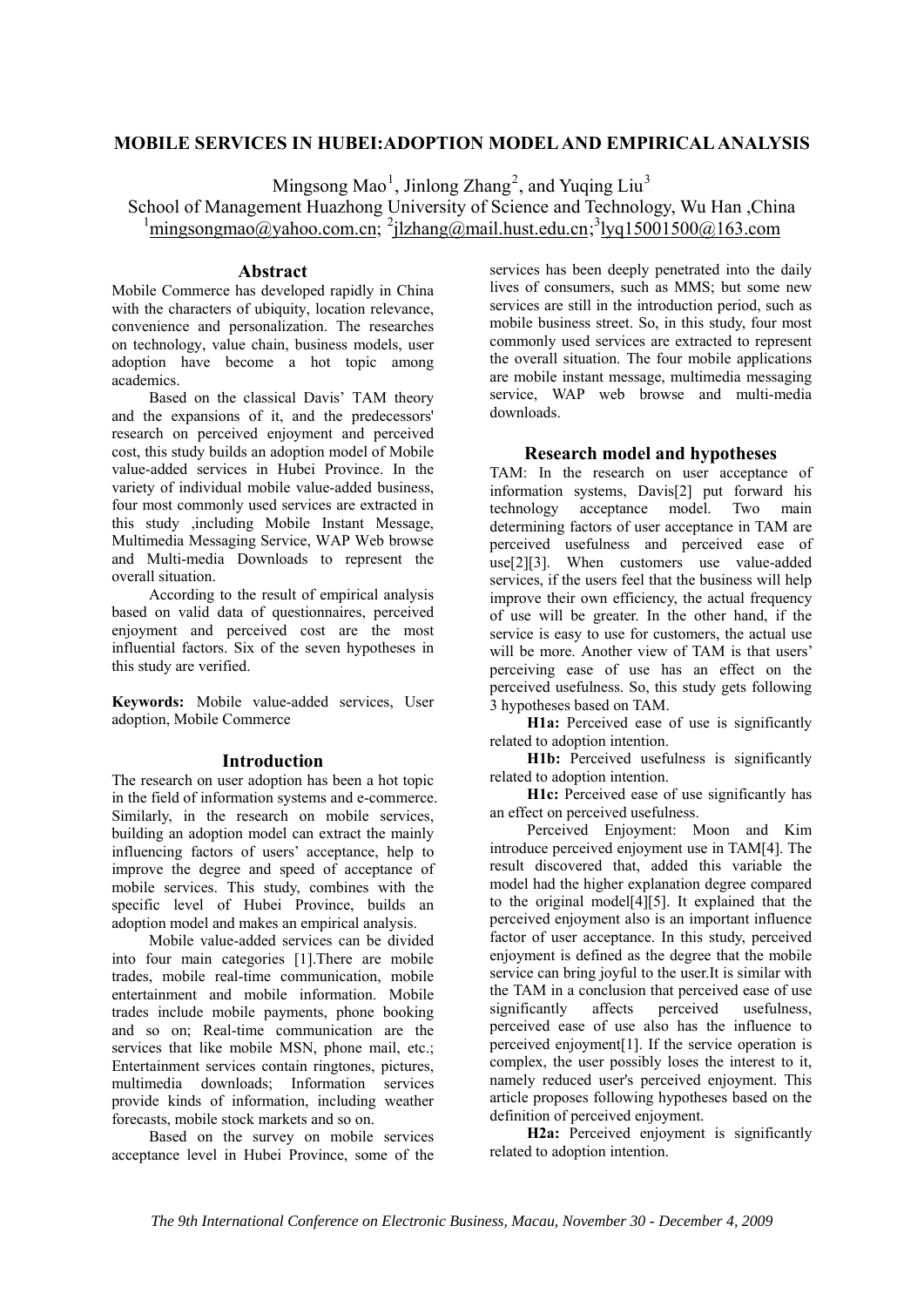H<sub>2</sub>b: Perceived ease of use significantly affects perceived enjoyment.

Perceived Cost: In predecessor's research, the negative price brought by using service usually is divided into the cost and the risk[1][6]. In this study, the cost and risk are combined into a general perceived cost which is another important influence factor of user acceptance. Then, on the other hand, if the user thought some service to oneself extremely useful, he/she may accept a higher cost. It is said that the perceived usefulness affects the customer's perception of price. Following hypotheses are proposed based on the definition of perceived cost.

H3a: Perceived cost is significantly related to adoption intention.

**H3b** : Perceived usefulness significantly affects perceived cost.

Based on the discussions above, an adoption model of Mobile value-added services in Hubei Province is proposed in Figure 1. In this model, which contains 7 hypotheses, there are four possible determinants of intended use of mobile value-added services: perceived usefulness, perceived ease of use, perceived enjoyment, and perceived cost.



#### **Data analysis and results**

This study is a questionnaire-based empirical study. According to the research model, a questionnaire was designed, which contained the statements using a five-point Likert-scale with 1 as "disagree" and 5 as "agree". In the survey of EMBA, MBA, PhD, Masters of management school of HUST and other social personnel, 334 questionnaires were received. Excluding incomplete and inconsistent questionnaires, we had 188 final useful samples. Out of the 188 useful samples, 83% was male and 17% was female. With respect to age groups, the highest percentage of the respondents was 20-25 and 36 - 40 age groups. The

background of respondents is summarized in Table1.

*Table1 Background of research samples* 

| Varia<br>ble     | <b>Classification</b> | <b>Number</b><br>of<br>samples | Percentage<br>(%) | Cumulat-<br>ive (%) |
|------------------|-----------------------|--------------------------------|-------------------|---------------------|
| Gende            | Male                  | 156                            | 83                | 83                  |
| r                | Female                | 32                             | 17                | 100                 |
|                  | $\leq$ = 25           | 40                             | 21.3              | 21.3                |
|                  | $26 - 30$             | 27                             | 14.3              | 35.6                |
| Age              | $31 - 35$             | 34                             | 18.1              | 53.7                |
|                  | 36-40                 | 47                             | 25                | 78.7                |
|                  | $>=11$                | 40                             | 21.3              | 100                 |
| Educati<br>on    | Associate             | 91                             | 48.4              | 48.4                |
|                  | degree<br>Bachelor    | 39                             | 20.7              | 69.1                |
|                  | Master or<br>greater  | 31                             | 16.5              | 85.6                |
|                  | Other                 | 27                             | 14.4              | 100                 |
| Month            | RMB <= 2000           | 35                             | 18.6              | 18.6                |
|                  | RMB2000-4000          | 51                             | 27.1              | 45.7                |
| ly<br>incom<br>e | RMB4000-6000          | 31                             | 16.5              | 62.2                |
|                  | RMB6000-8000          | 27                             | 14.4              | 76.6                |
|                  | RMB>=8000             | 44                             | 23.4              | 100                 |
| Month            | $RMB \leq 50$         | 16                             | 8.5               | 8.5                 |
| ly               | RMB50-100             | 37                             | 19.7              | 28.2                |
| phone            | RMB100-300            | 49                             | 26.1              | 54.3                |
| charge           | RMB300-1000           | 69                             | 36.7              | 91                  |
| $\bf{s}$         | RMB>=1000             | 17                             | 9                 | 100                 |

 Put the useful data into computer, we conducted principal component factor analysis on the five independent latent variables with VARIMAX rotation as in table 2[7].

*Table2 Rotated Factor Loading Matrix* 

| Component     | Factor |                |         |                         |         |
|---------------|--------|----------------|---------|-------------------------|---------|
|               | 1      | $\overline{2}$ | 3       | $\overline{\mathbf{4}}$ | 5       |
| au1           | 0.89   | 0.11           | 0.10    | 0.15                    | 0.10    |
| au2           | 0.87   | 0.26           | 0.07    | 0.10                    | 0.11    |
| au3           | 0.89   | 0.25           | 0.01    | 0.14                    | 0.06    |
| au4           | 0.88   | 0.06           | 0.01    | 0.06                    | 0.11    |
| pc1           | 0.06   | $-0.04$        | 0.84    | 0.03                    | $-0.08$ |
| pc2           | 0.05   | 0.03           | 0.80    | $-0.12$                 | $-0.11$ |
| pc3           | 0.04   | $-0.19$        | 0.77    | $-0.11$                 | 0.12    |
| pe1           | 0.27   | 0.46           | $-0.20$ | 0.62                    | 0.10    |
| pe2           | 0.19   | 0.25           | $-0.12$ | 0.79                    | $-0.04$ |
| pe3           | 0.03   | $-0.16$        | 0.00    | 0.73                    | 0.05    |
| peu1          | 0.24   | 0.31           | $-0.22$ | 0.11                    | 0.73    |
| peu2          | 0.09   | $-0.04$        | 0.06    | $-0.01$                 | 0.91    |
| pu1           | 0.28   | 0.81           | $-0.19$ | 0.09                    | $-0.02$ |
| pu2           | 0.14   | 0.90           | 0.00    | 0.07                    | 0.06    |
| pu3           | 0.14   | 0.89           | $-0.03$ | 0.01                    | 0.12    |
| eigenvalue    | 3.43   | 2.84           | 2.10    | 1.64                    | 1.46    |
| % of Variance | 23%    | 19%            | 14%     | 11%                     | 10%     |
| Cumulative %  | 23%    | 42%            | 56%     | 67%                     | 76%     |
| Cronbach's a  | .920   | .885           | .735    | .633                    | .617    |

The results showed that a total of five factors with eigenvalue greater than 1.0 were identified. All items of the variables loaded on each distinct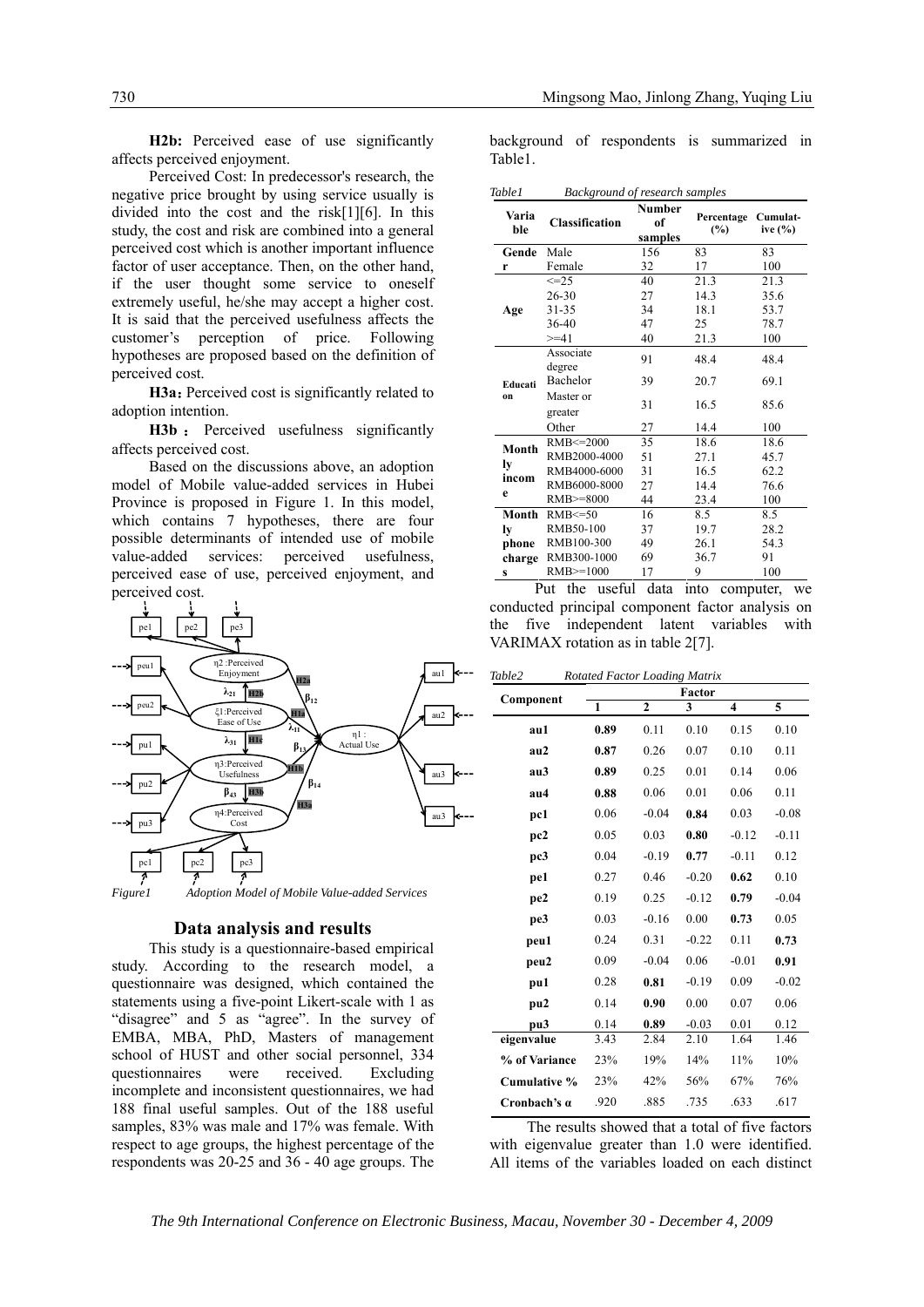factor and explained 76% of the total variance. All variables showed convergent validity with factor loadings above 0.6. It shows that the sample has a good validity.

We use Cronbach's  $\alpha$  to measure the reliability of our research instrument. It has been recommended that "the internal consistency, as measured by the Cronbach's a should be at least 0.60 for a self-report instrument to be reliable and at least 0.8 when used as a screening instrument"[8][9]As shown in table 2 the Cronbach's a of our instrument ranges from 0.617 to 0.920, indicating a medium high to high reliability.

The Structural Equation of this study is:

$$
\begin{cases}\n\eta_1 = \beta_{12}\eta_2 + \beta_{13}\eta_3 + \beta_{14}\eta_4 + \lambda_{11}\xi_1 + \zeta_1 \\
\eta_2 = \lambda_{21}\xi_1 + \zeta_2 \\
\eta_3 = \lambda_{31}\xi_1 + \zeta_3 \\
\eta_4 = \beta_{43}\eta_3 + \zeta_4\n\end{cases} (1)
$$

In this equation,  $\eta$ 1,  $\eta$ 2,  $\eta$ 3,  $\eta$ 4 represent the four endogenous variables Actual Use, Perceived Enjoyment, Perceived Usefulness and Perceived Cost:  $\&$ 1 represents the exogenous variable Perceived Ease of Use;  $\gamma$ ,  $\beta$  is the path coefficient,  $\zeta$ is the errors.

Further analysis then will be made in path analysis software LISREL8.7 to determine the every coefficient. Put the code into computer, we got following result:



Figure 2 shows the results of the Path Analysis. First, Perceived ease of use is significantly related to perceived enjoyment and perceived usefulness. Thus, H2b and H1c are supported. Next, the four factors are found to be significantly related to adoption intention: Perceived Enjoyment, Perceived Ease of Use, Perceived Usefulness and Perceived Cost .Thus, H<sub>2</sub>a, H<sub>1</sub>a, H<sub>1</sub>b and H<sub>3</sub>a are supported. It is also can be find that the relation between Perceived Usefulness and Perceived Cost is not significant. Table 3 shows that six of seven hypotheses in the model are supported.

| Table3<br>Hypothesis testing results. |  |
|---------------------------------------|--|
|---------------------------------------|--|

| <b>Hypothesis</b>                                  | Coeffic<br>-ient | Suppo<br>rted |  |
|----------------------------------------------------|------------------|---------------|--|
| <b>H2a:</b> Perceived enjoyment is                 |                  |               |  |
| significantly related to <i>adoption</i>           | .38              |               |  |
| <i>intention</i> .                                 |                  |               |  |
| <b>H2b:</b> Perceived ease of use significantly    | -38              |               |  |
| affects perceived enjoyment.                       |                  |               |  |
| <b>H1c:</b> Perceived ease of use significantly    | 36               |               |  |
| have an effect on <i>perceived</i> usefulness.     |                  |               |  |
| <b>H3a:</b> <i>Perceived cost</i> is significantly | 24               |               |  |
| related to <i>adoption</i> intention.              |                  |               |  |
| <b>H1b:</b> Perceived usefulness is                |                  |               |  |
| significantly related to <i>adoption</i>           | 20               |               |  |
| <i>intention.</i>                                  |                  |               |  |
| <b>H1a:</b> Perceived ease of use is               |                  |               |  |
| significantly related to <i>adoption</i>           | 20               |               |  |
| <i>intention.</i>                                  |                  |               |  |
| <b>H3b:</b> Perceived usefulness significantly     | <20              |               |  |
| affects perceived cost.                            |                  |               |  |

#### **Conclusions**

In this paper, the empirical research results show that Perceived enjoyment, Perceived cost, perceived ease of us and Perceived usefulness are all significantly related to the adoption Of mobile value-added services, while Perceived enjoyment and Perceived cost are the two most important factor.

This is because. First, general mobile value-added services are closer to entertainment systems rather than practical systems. Perceived enjoyment has a more significant impact on users' adoption than perceived usefulness. Second, to college students as the main consumer groups, cost and safety must be important considerations.

In previous studies, perceived cost and perceived risk (or perceived security) are the two factors which are negatively related to adoption. In this study, the cost and risk are combined into a general perceived cost. In this way, users do not have to identify the negative impact is from the price or security. This point still needs a number of examples and theory to support, it calls for future research on exploring more accurate classification of the influence factors.

This study extracts four most commonly used services, which are mobile instant message, multimedia messaging service, WAP web browse and multi-media downloads, to represent the overall situation of mobile services. Future research could also find a more accurate representation of the actual use.

Acknowledgement. This paper is supported by the Chinese National Science Foundation Important Program (No. 70731001).

#### **References**

[1] Fang, X. W., Chan, S., Brzezinski, J., et al. Moderating effects of task type on wir eless technology acceptance [J]. Journal o